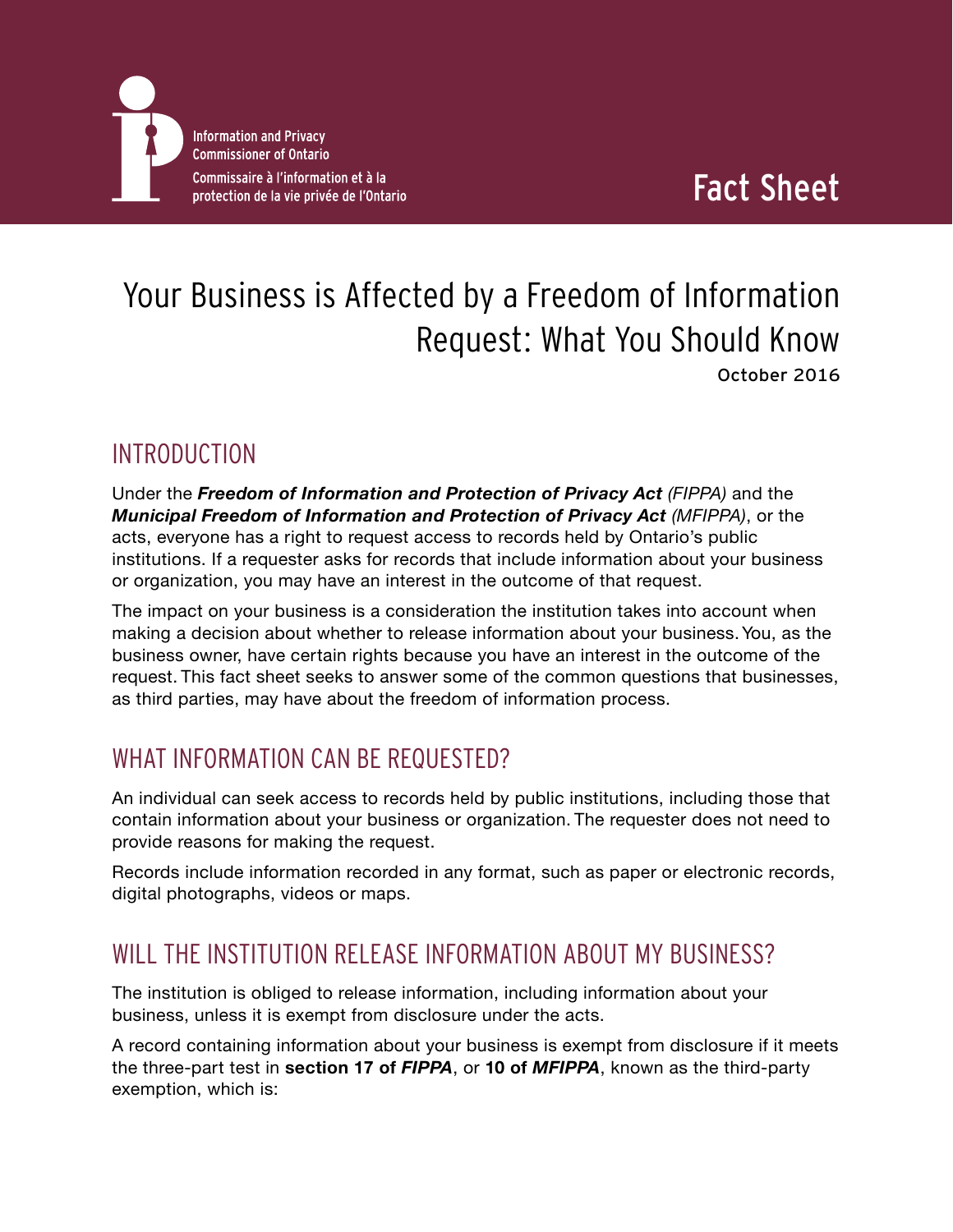- 1. the information is a trade secret or scientific, technical, commercial, financial or labour relations information, *and*
- 2. the information has been supplied to the government organization in confidence, either implicitly or explicitly, *and*
- 3. *one or more* of the following harms will occur if the information is released:
	- prejudice significantly the competitive position or interfere significantly with the contractual or other negotiations of a person, group of persons or organization,
	- result in similar information no longer being supplied to the government organization where it is in the public interest that similar information continues to be supplied,
	- result in undue loss or gain to any person, group, committee or financial institution or agency, or
	- reveal information supplied to, or the report of, a conciliation officer, mediator, labour relations officer or other person appointed to resolve a labour relations dispute

## WILL LBE ASKED FOR MY OPINION ABOUT THE RELEASE OF INFORMATION ABOUT MY BUSINESS OR ORGANIZATION?

Yes. An institution will send a letter to inform you about any access request that may result in the release of information meeting the three-part test. The letter will explain the third-party exemption and ask you for your views on whether it applies to the information in the records. The letter must contain a description of the records, as well as inform you of your right to respond within 20 days of the date of the letter. The institution will also notify the requester that they will have to wait 30 days before getting a decision.

Should you choose to respond, you should not assume that the harms under the thirdparty information exemption are obvious or can be proven by simply repeating the descriptions of harms in the acts. You must provide *detailed and convincing evidence* to support your claim that the third-party information exemption applies to the records.

#### CAN I KNOW WHO IS ASKING FOR MY BUSINESS INFORMATION?

You may contact the institution to ask for the name of the requester. Institutions, however, generally do not disclose the name of the requester unless they provide consent. In most cases, the requester's identity is treated as confidential unless the requester is making the request in a professional capacity, such as when a representative of a business makes a request on behalf of the business.